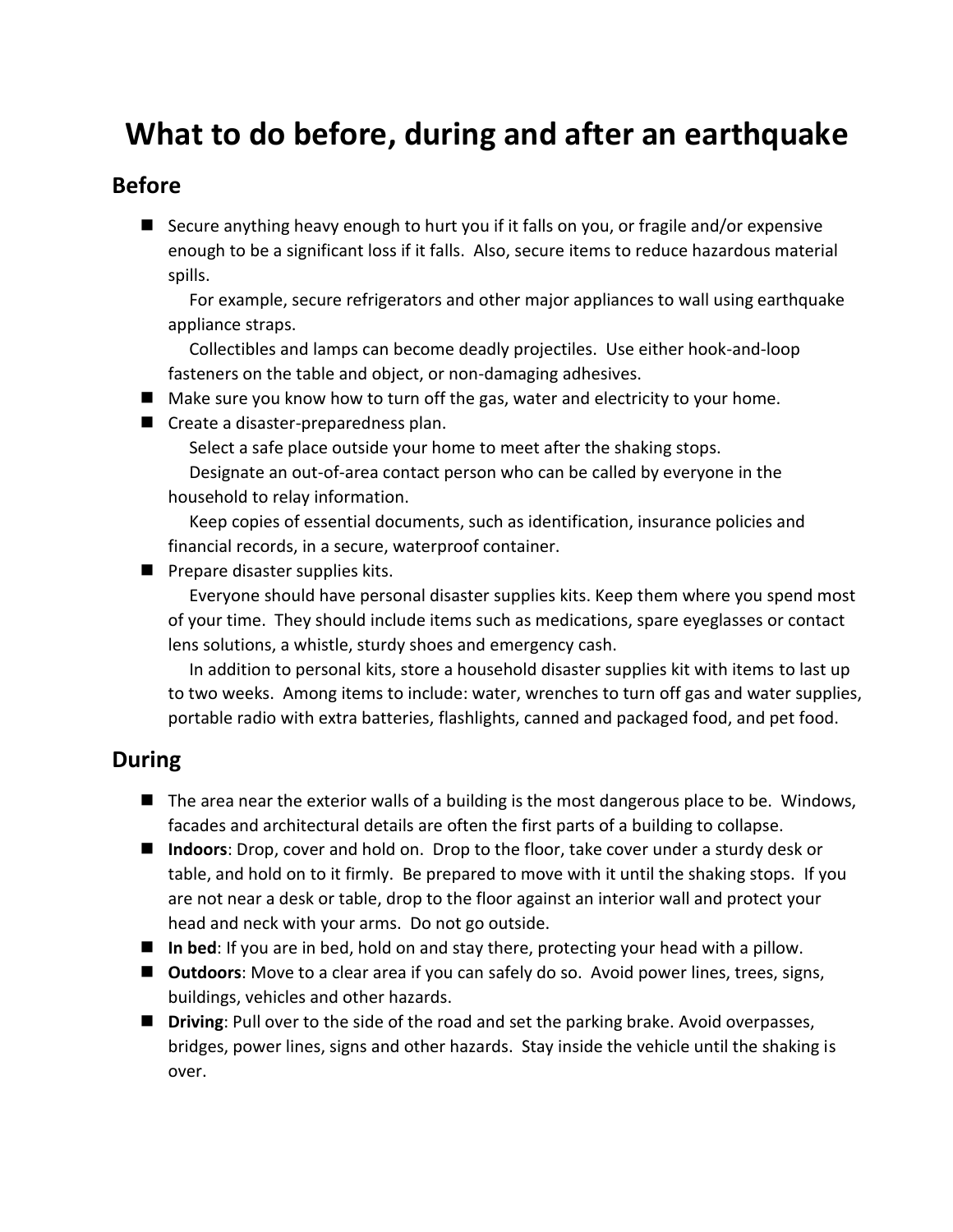#### **After**

- Aftershocks may cause additional damage or items to fall, so get to a safer location. Take your disaster supplies kit.
- If you are trapped by falling items or a collapse, signal for help with your emergency whistle, a cell phone, or knock loudly on solid pieces of the building, three times every few minutes. Rescue personnel will be listening for such sounds.
- Once you are safe, put out small fires in your home or neighborhood immediately, if possible. Call for help, but don't wait for the fire department. Shut off the main gas valve only if you suspect a leak. Shut off power at the main breaker switch is there is any damage to your house wiring.
- Turn on your portable, or car radio for information.
- Call you out-of-area contact, tell them your status then stay off the phone.
- If power is off, plan meals to use up refrigerated and frozen foods first. If you keep the door closed, food in your freezer may be good for a couple of days.
- If your water is off or unsafe, you can drink from water heaters, melted ice cubes, or canned vegetables. Avoid drinking water from swimming pools or spas.

SOURCE: [Southern California Earthquake Center](https://www.scec.org/)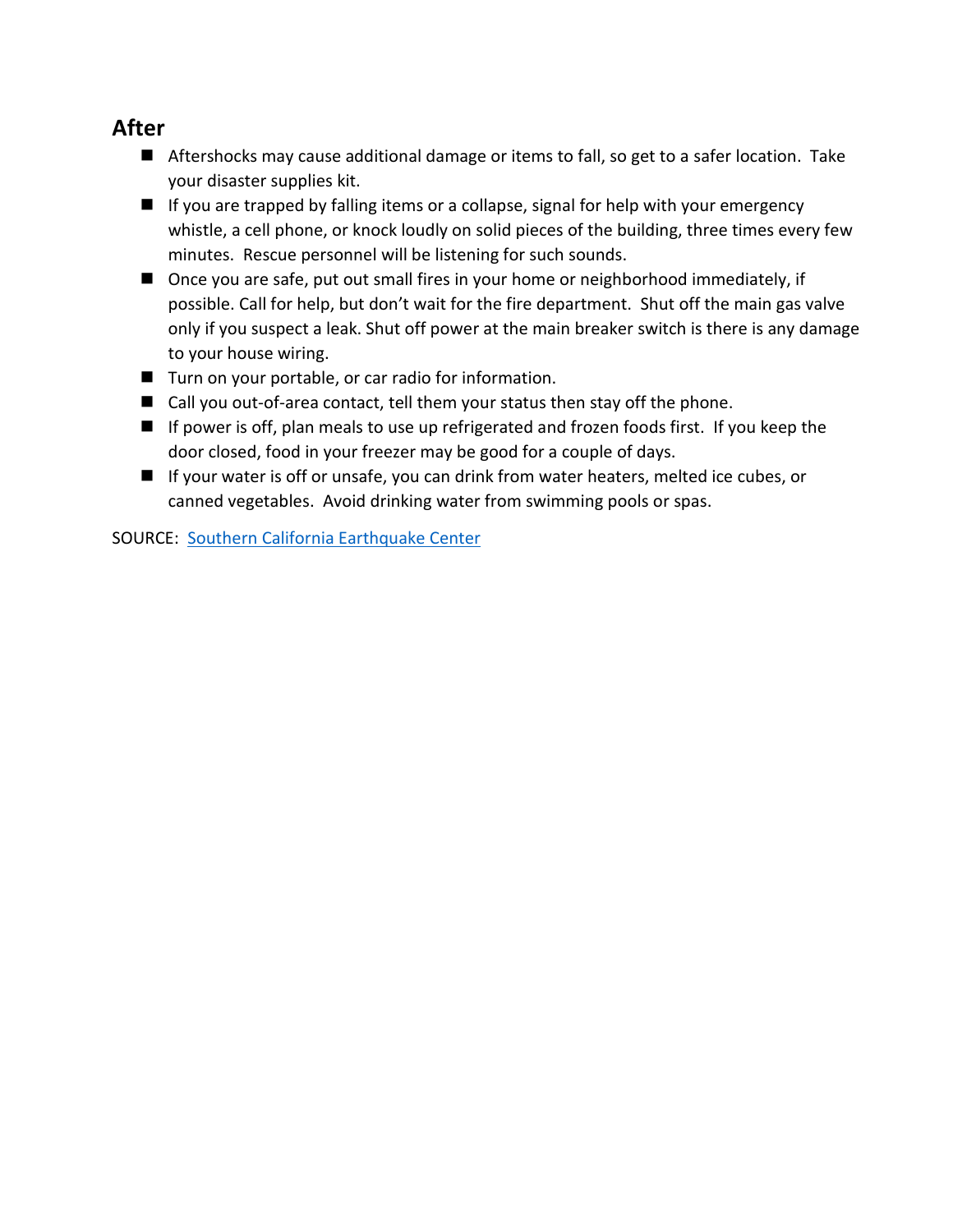# **WHAT TO DO** *BEFORE* **AN EARTHQUAKE**

*The information contained in this section* does *not represent* weaknesses *in the earthquake resistance of* homes. It is valuable information to keep in mind to reduce risks to yourself, your family, and your home. *These lists are only highlights of the actions you should take.*

### **Gather Emergency Supplies**

Be sure you have these basic supplies on hand:

- $\Box$  Fire extinguisher
- Adequate supplies of medications that you or family members are taking
- □ Crescent and pipe wrenches to tum off gar and water supplies
- $\Box$  First-aid kit and handbook
- $\Box$  Flashlights with extra bulbs and fresh batteries
- $\Box$  Portable battery-powered radio or television and extra fresh batteries
- $\Box$  Water for each family member for at least three days (allow at least one gallon per person per day) and purification tablets or chlorine bleach to purify drinking water from other sources
- □ Canned and packaged foods, enough for three days, and at least an additional four-day supply readily accessible for use if you are confined to home. Don't forget a mechanical can opener and extra pet food!
- □ Camp stove or barbecue to cook on outdoors (store fuel out of the reach of children)
- $\Box$  Waterproof, heavy-duty plastic bags for waste disposal
- □ Copies of personal identification, such as driver's licenses, Passports, and work identification badges, and copies of medical prescriptions and credit cards
- □ An extra set of car keys and house keys
- □ Matches in waterproof container
- $\Box$  Map of the area marked with places you could go and their telephone numbers
- □ Cash and coins
- □ Special items, such as denture needs, contact lenses and supplies, extra eyeglasses, and hearing aid batteries
- □ Special items for seniors, disabled persons, or anyone with serious allergies
- $\Box$  Special items for infants, such as formula, diapers, bottles, pacifiers, powdered milk, and medications not requiring refrigeration